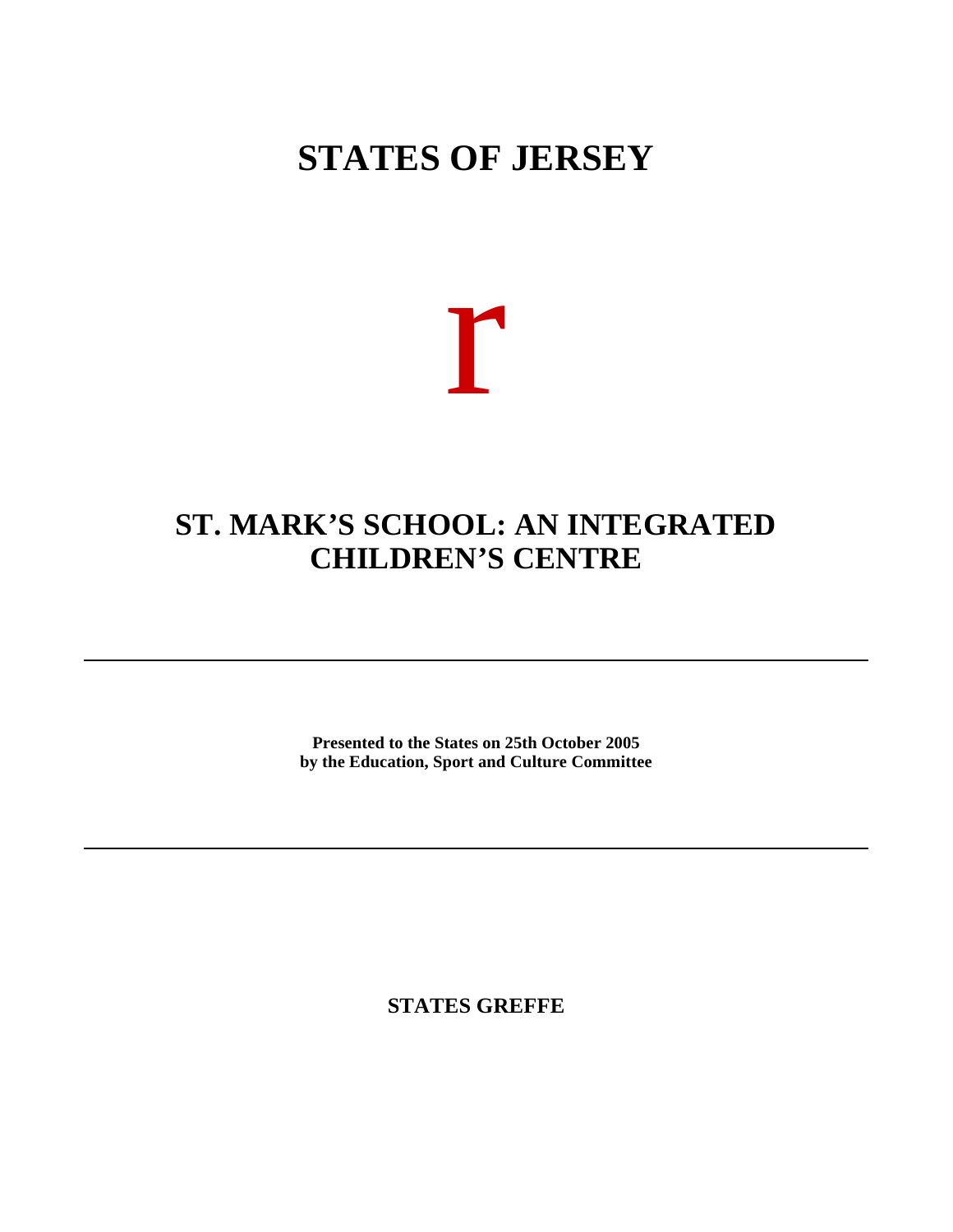| <b>Contents</b>                                                 | Page           |
|-----------------------------------------------------------------|----------------|
| Introduction                                                    | 3              |
| The Plan                                                        | $\overline{4}$ |
| The Business Case                                               | 8              |
| The St. Mark's Site                                             | 13             |
| <b>Appendix A</b> – Committee Acts                              | 17             |
| <b>Appendix B</b> – Supporting States' and Committee Objectives | 18             |
|                                                                 |                |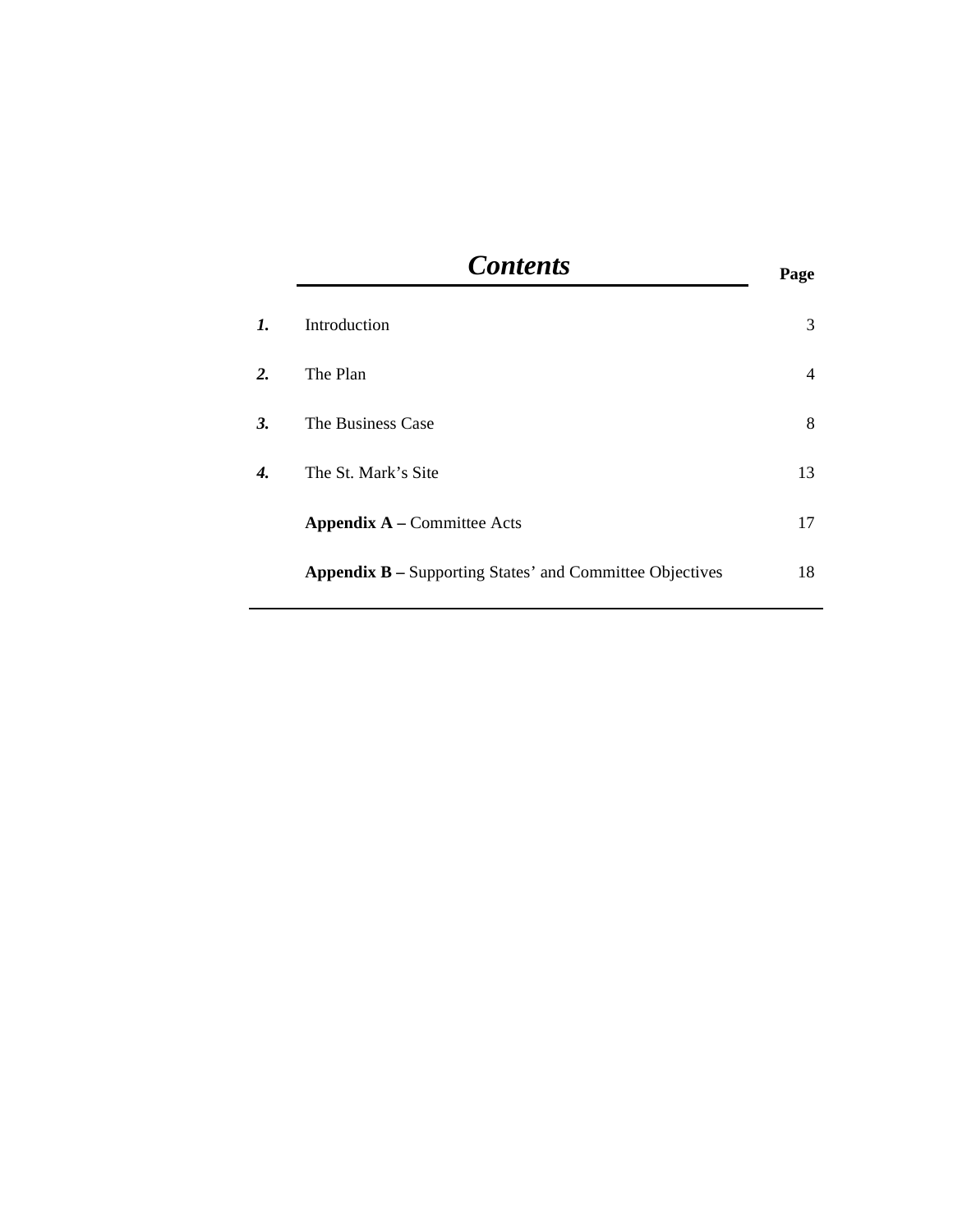## **REPORT**

## **1. Introduction**

## **1.1 Report purpose**

 The purpose of this report is to set out the Education, Sport and Culture Committee's plan to establish a multi-agency Integrated Children's Centre on the St. Mark's School Site.

## **1.2 Background**

 On 20th January 2004, the States Assembly approved the drawings for a new school at La Pouquelaye. This 2-form entry school, known as d'Auvergne, opened in September 2005 and resulted in the closure of La Pouquelaye and St. Mark's Schools.

The Report and Proposition considered by the States in this respect stated that –

- (a) the Education, Sport and Culture Committee had no longer a defined use for the St. Mark's site and intended to transfer its administration to the Property Services Department;
- (b) the Victoria College Board of Governors wished to investigate the feasibility of using the St. Mark's site for its Key Stage 1 provision.

 Since then, a number of developments have taken place which have caused the Committee to reconsider its position with regard to the St. Mark's site –

- 1. In January 2004, a Children's Executive was established to give effect to the recommendations of the Bull Report (2000). In April 2004, the Education, Sport and Culture, Health and Social Services and Home Affairs Committees endorsed the recommendations of the Executive which included the establishment of a new multi-agency Youth Action Team.
- 2. In February 2004, the Committee commissioned a review of its investment in early childhood education and care. *'A Vision for the Future of Early Education and Childcare in Jersey[1] '*, published as R.C.35/2004, recommended that *'a vision and overarching strategy for early education and childcare be developed to provide integrated, high quality services for children and families'.*
- 3. On 17th June 2004, the Board of Governors of Victoria College advised the Department for Education, Sport and Culture that, due to potential traffic problems, it had abandoned its plans for the site.
- 4. During 2005, development work began on a new vision for early years which was published in July as R.C.54/2005, '*Investing in our Future: a vision for early childhood education and care for children in Jersey'.* This included a recommendation for the development of an Integrated Children's Centre in the town area.

 Given these developments, the Education, Sport and Culture Committee agreed to reconsider its position with regard to the St. Mark's site before proceeding with the transfer of administration to the Department of Property Services.

 In June 2005, the President of Education, Sport and Culture wrote to the Presidents of the Finance and Economics and Environment and Public Services Committees to advise them of his Committee's position.

At its meeting of 25th July, the Education, Sport and Culture Committee agreed to progress plans to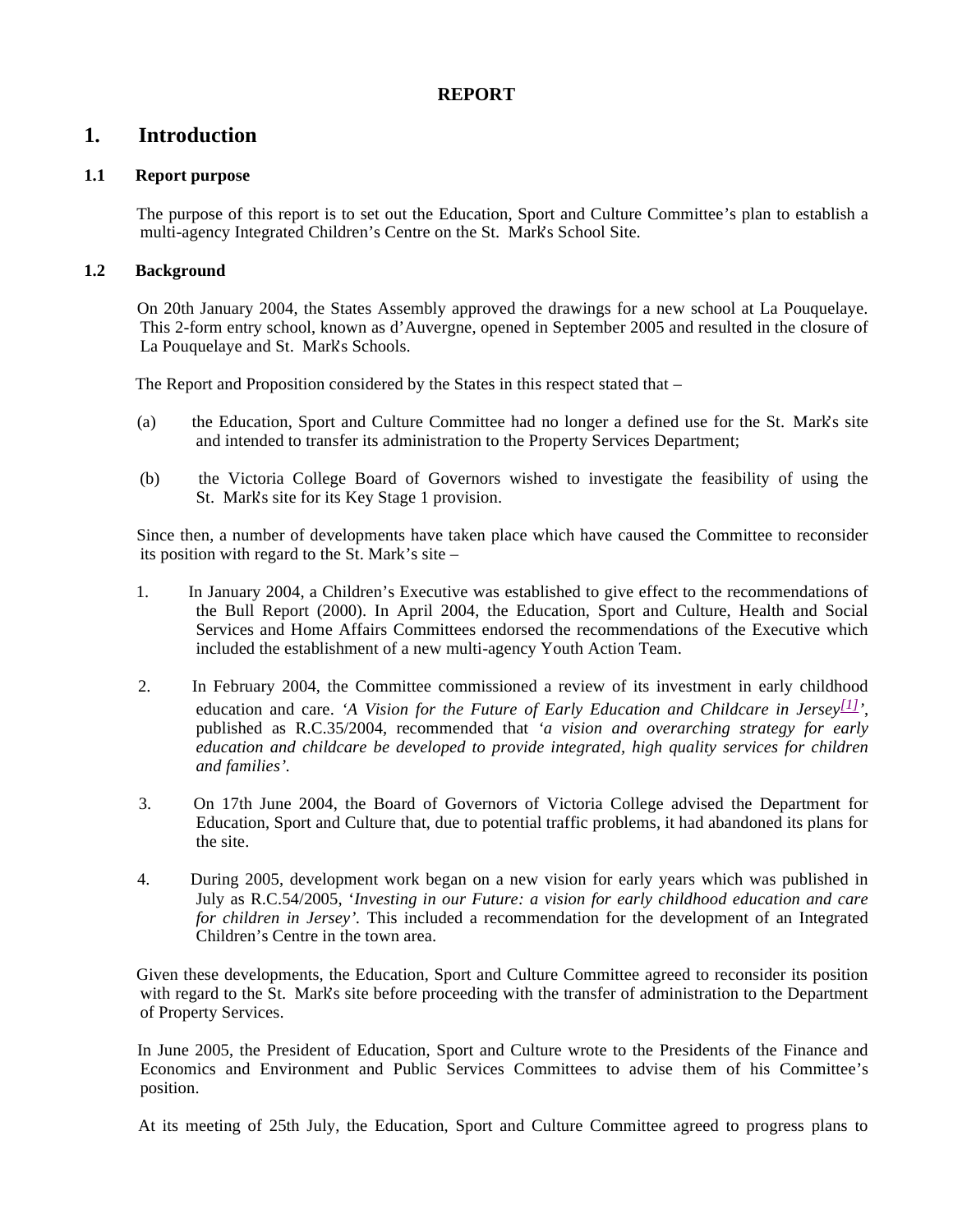develop St. Mark's as an Integrated Children's Centre. It further agreed to seek the support of the Health and Social Services and Home Affairs Committee for the project before making a case for retaining the building to Finance and Economics Committee.

 On 28th July, 2005 the Home Affairs Committee agreed to support the plan and on 5th August 2005 the Health and Social Services Committee also agreed to support it (see Acts at **Appendix A**).

 As a result of the above approvals, officers from each of the 3 Departments have worked together to develop and refine this plan.

 Furthermore, the President of the Education, Sport and Culture Committee has consulted with the Presidents of the Finance and Economics and Planning and Environment Committees, who have indicated their support for the development of the Integrated Children's Centre, recognising that this is the most appropriate use for the St. Mark's site at this time.

## **2. The Plan**

- **2.1** It is proposed that a number of stakeholders will provide services at the centre
	- The Jersey Child Care Trust;
	- The Parenting Team;
	- The Youth Action Team:
	- **Adult Education:**
	- The Youth Service;
	- Health and Social Services;
	- Family Nursing.

## The Jersey Child Care Trust

 In August 2004, *A Vision for the Future of Early Education and Childcare in Jersey[2]* proposed that *'a partnership approach is taken to the coordination of information that is available to parents, in order to provide [a] one-stop shop, to reduce confusion and promote accessibility'.*

 The location of the Jersey Child Care Trust (JCCT) in an Integrated Children's Centre will enable the Trust to fulfil its strategic objective to provide a one-stop-shop on all aspects of early childhood education and care for children 0 to 12 years old.

 The Trust will occupy the reception area and provide the external interface with the public. It will require office space and the facility to develop a crèche on-site. This will support the activities of the Centre and facilitate daytime training for parents, nannies and family day carers.

## Health and Social Services – Speech and Language Therapy

Three key aspects of Speech and Language Therapy will be delivered at the Centre –

- courses for parents to promote language development for children with identified language delay or disorder;
- training for staff on promoting communication and language development in early years;
- assessment and individual and group therapy for children with language delay and disorder.

 Co-location with the parenting team will provide the opportunity for joint, targeted, preventative work with parents.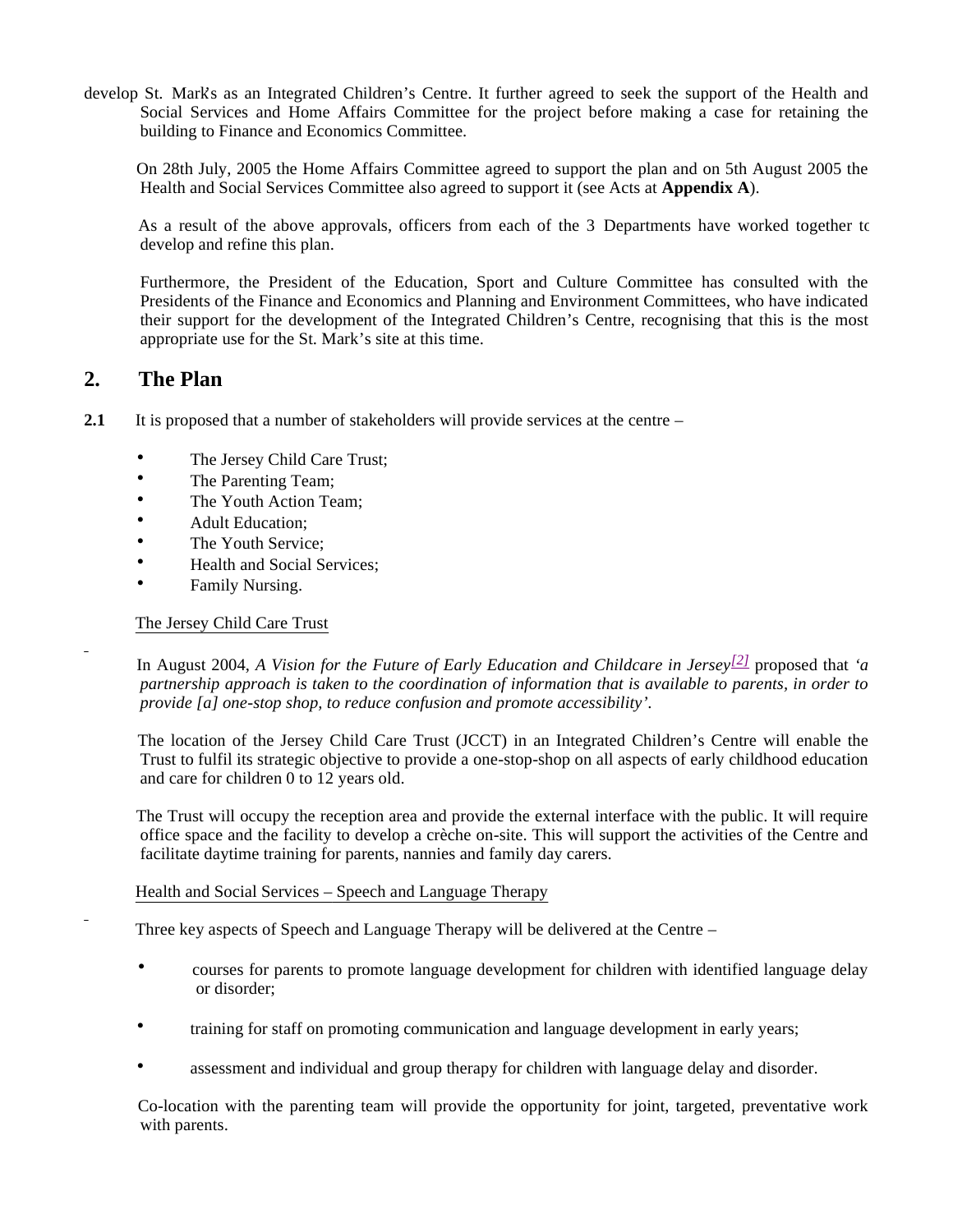The Centre will also become the base for the multi-disciplinary Complex Needs Team (formerly the Autistic Spectrum Disorder Assessment Team, ASDAT) which mainly consists of representatives from Education, Sport and Culture and Health and Social Services.

 The Centre will provide a therapy room and an observation room suitably equipped to facilitate observation, assessment and training.

## Parenting

 The Parenting Team, comprising 2 full-time and 10 part-time staff, has been temporarily located in office space at the Department for Education, Sport and Culture for a number of years and organises parenting sessions in a variety of locations.

 The Centre will provide a suitable base for developing the work that this team does in the prevention and intervention of attachment disorders in children.

 The team will gain necessary meeting space and dedicated child/family friendly rooms for one-to-one and group work. It will also have use of an independent venue for Case Reviews and supervised contact. This will allow work with families to take place in an appropriate environment supported by the crèche facility provided by the Jersey Child Care Trust.

## The Youth Action Team (YAT)

 The Youth Action Team was established to give effect to the recommendations of the Children's Executive and work principally with young people aged 11 years plus. Much of the work of YAT involves the statutory supervision of young people. The team will be working with 300 young people at any given time, with 120-150 subject to some level of supervision. YAT is currently in temporary accommodation with the 10 staff already appointed dispersed over 6 sites.

 The YAT team requires office space for 14 staff, meeting spaces and private interview rooms for the following purposes –

- family work;
- preparation interviews;
- probation order sessions;
- voluntary supervision orders;
- reparation and mediation;
- bail support packages;
- children in care review (YAT cases);
- secure order assessments;
- victim offender mediation;

 In addition, the team aspires to involve young people in positive activities both in and away from the Centre. The availability of a small gymnasium/hall, such as the one at St. Mark's, affords a valuable asset in this respect.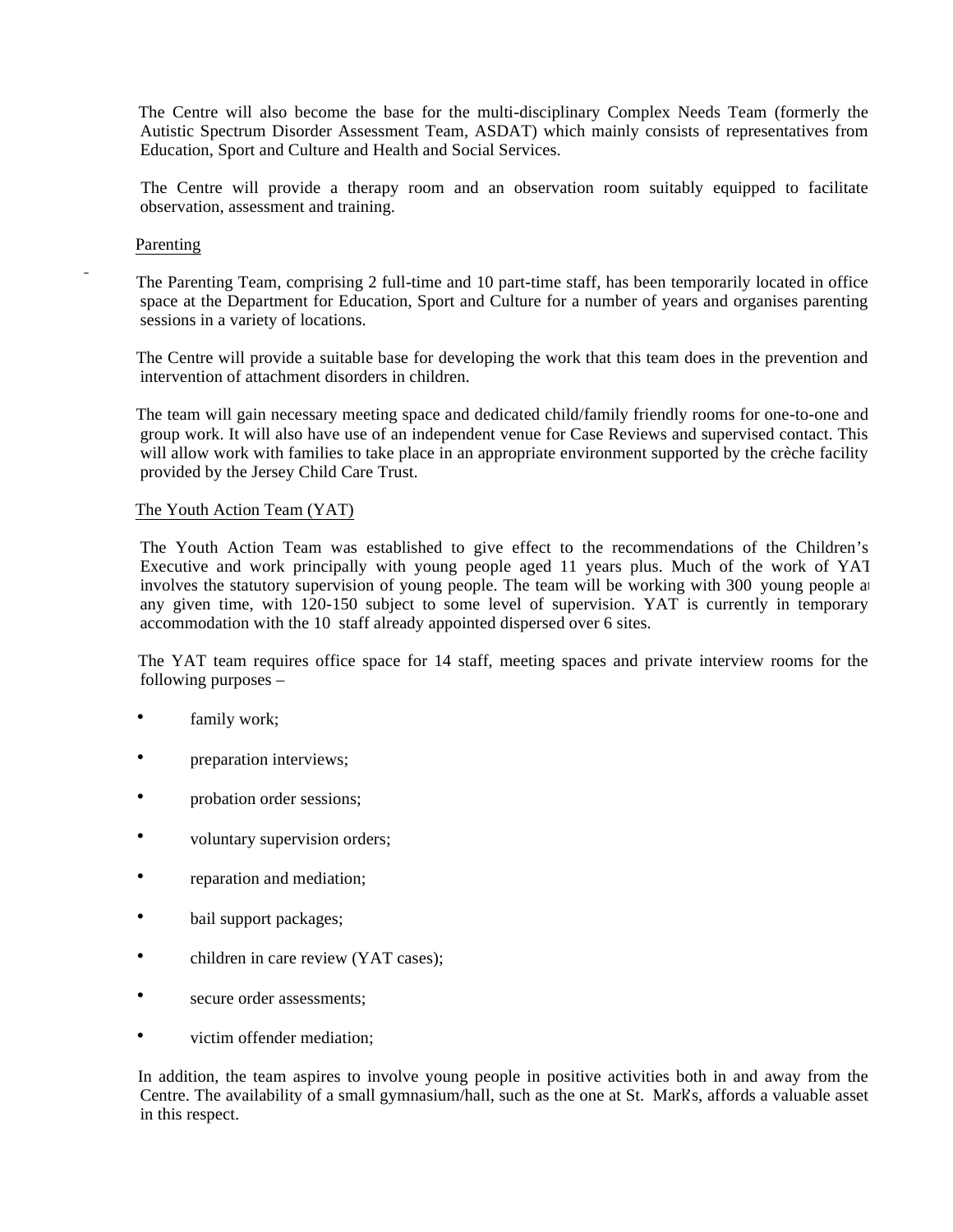A sum of £40,000 per annum was secured, through the 2004 Fundamental Spending Review, to cover the revenue costs of accommodation for YAT. This will be used to contribute to the operational costs of the Centre.

## Further Education – Highlands

 The Centre will enable Highlands to widen participation and provide education to 'hard to reach' families, particularly with the availability of crèche facilities. The College will require teaching and tutorial space plus access to ICT to provide –

- second chance learning programmes;
- adult literacy and numeracy courses in ESOL;
- a range of adult education classes;
- vocation courses;
- **playwork courses;**

 Working with other agencies, the College will develop and provide adult community mentors to support families and children.

## Family Nursing Services

 Family Nursing Services will base 2 health visitors and 2 nursery nurses at the centre and use the facilities to run a number of its general clinics, such as baby clinics and home support. In addition, a health visitor will work from the centre to meet the needs of the local community and, by building relationships with the families, bring them into the centre to allow access to the other services provided such as parenting and training.

## The Youth Service

 The Youth Service is currently seeking an additional venue for a Youth Café to meet the objectives of its 3-year strategy for Youth, by enhancing youth facilities in the town periphery. The requirement is for an area large enough to provide a meeting place with coffee bar facilities. There is the potential for this to be commercial in nature by providing a service to the centre generally, though this requires further consideration.

## Other Users

 It is expected that, over time, a number of other stakeholders will make use of the facility on a peripatetic basis. These may include –

- Employment and Social Security having an 'electronic' presence;
- use of spaces by community groups;
- 'surgeries' by groups such as the Citizens Advice Bureau;

## **2.2 Staffing**

No additional manpower will be required to operate the Centre. The human resources already exist across States Committees and a Project Leader will be provided by way of secondment from the Schools and Colleges Team at the Department for Education, Sport and Culture, supported by funding secured for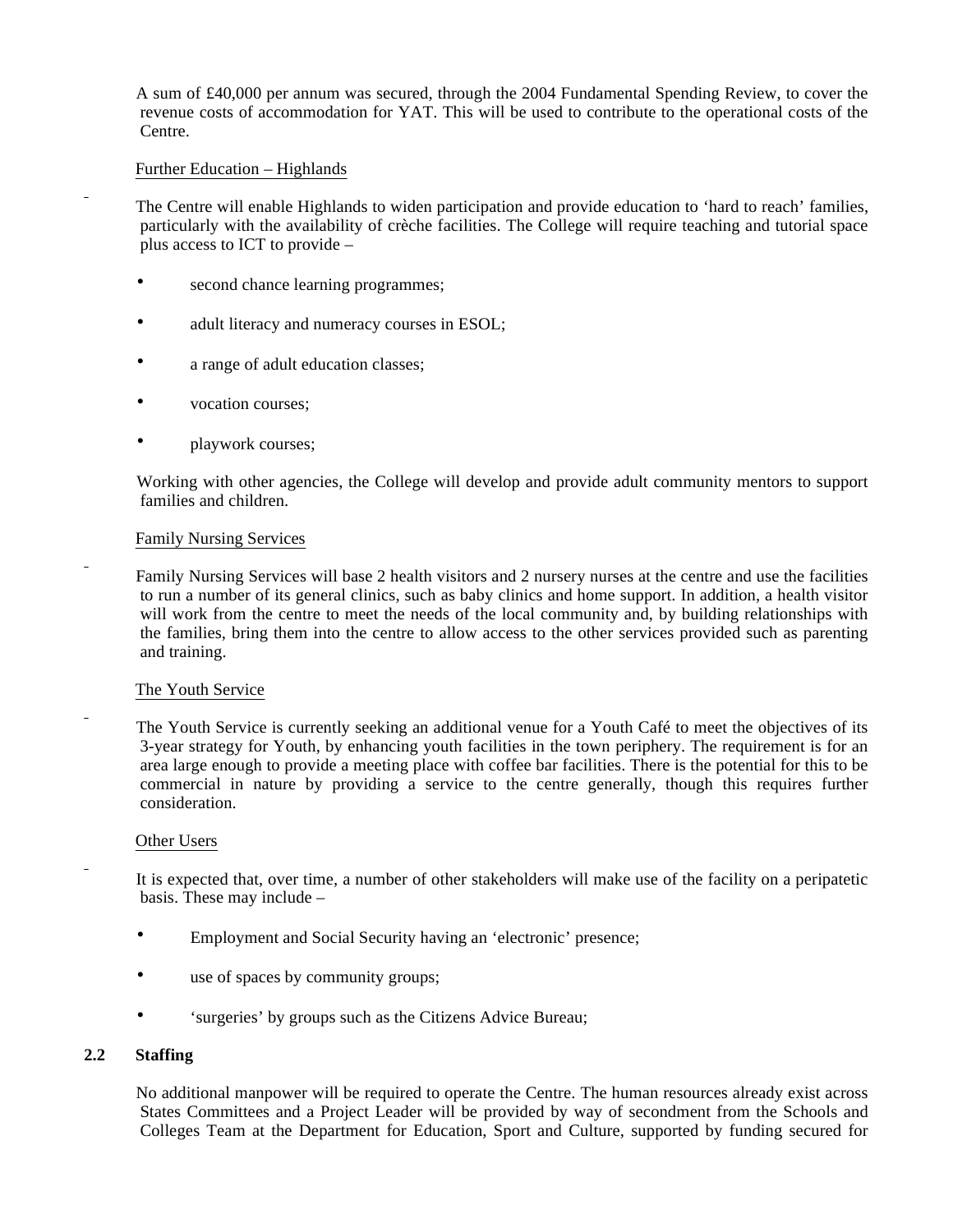3 years through a successful bid to the Building a Safer Society Strategic Fund. The rationale for an experienced Project Leader is based on the findings of *Children at the centre: An evaluation of early excellence centres[3]* in the UK. This report highlighted the fact that centres are challenging to lead, manage and organise and their success is dependent on experienced leadership.

 It is anticipated that, at the end of the 3-year secondment, leadership of the centre will be assumed by a management board of key stakeholders, led by a representative of one of the stakeholder agencies. This will provide an effective management model and reduce the annual revenue costs.

## **3. The Business Case**

## **3.1 Introduction**

The following section sets out the benefits and costs of the plan, including –

- the business and strategic objectives addressed;
- key benefits;
- costs and funding.

## **3.2 An Integrated Children's Centre**

 The case for interventions which improve the life chances of disadvantaged children from high risk, low income families is compelling, even from the first year. High quality provision has been shown to have strongly positive effects that can partially compensate for home circumstances and significantly improve the educational attainment of disadvantaged children even into adulthood $[4]$ . The delivery of integrated services, health, education, childcare, and welfare can improve life chances dramatically.

 The Bull Report (2000) identified levels of emotional and behavioural difficulties (EBD) amongst young people of school age in Jersey which exceed national norms. Unlike the UK, where general learning difficulties feature as the most common type of special educational need, in Jersey SEBD (severe emotional and behavioural difficulty) is perceived to be the most prevalent.

 *'For the island … EBD is not only perceived as the most significant SEN, it is also represented at a level which supersedes national norms.*

 '… *when combining visible types of SEN across the age groups, SEBD is the most prevalent in primary and secondary years with SEBD representing closer to half of the total SEN visible population than any other special need.'*

 The States currently commits significant funding to support children and young people who present with severe emotional and behavioural difficulties, in an attempt to remediate problems which often have their roots in the early years.

 The Committee's vision for the development of an integrated children's centre acknowledges that the most significant factors which affect child development are the home and parental behaviour. Often disadvantaged parents themselves face challenges which affect their parenting behaviour. The benefits of constructive and supportive intervention to promote positive parenting are already evident through the work of individual agencies. An Integrated Children's Centre would bring these agencies together as virtual team and act as a service hub, within the community, for parents and child care service providers. It would lead to a sharper focus on holistic work with whole families covering learning development, parental outreach, family support, child and family health services, support for special needs, adult education and training.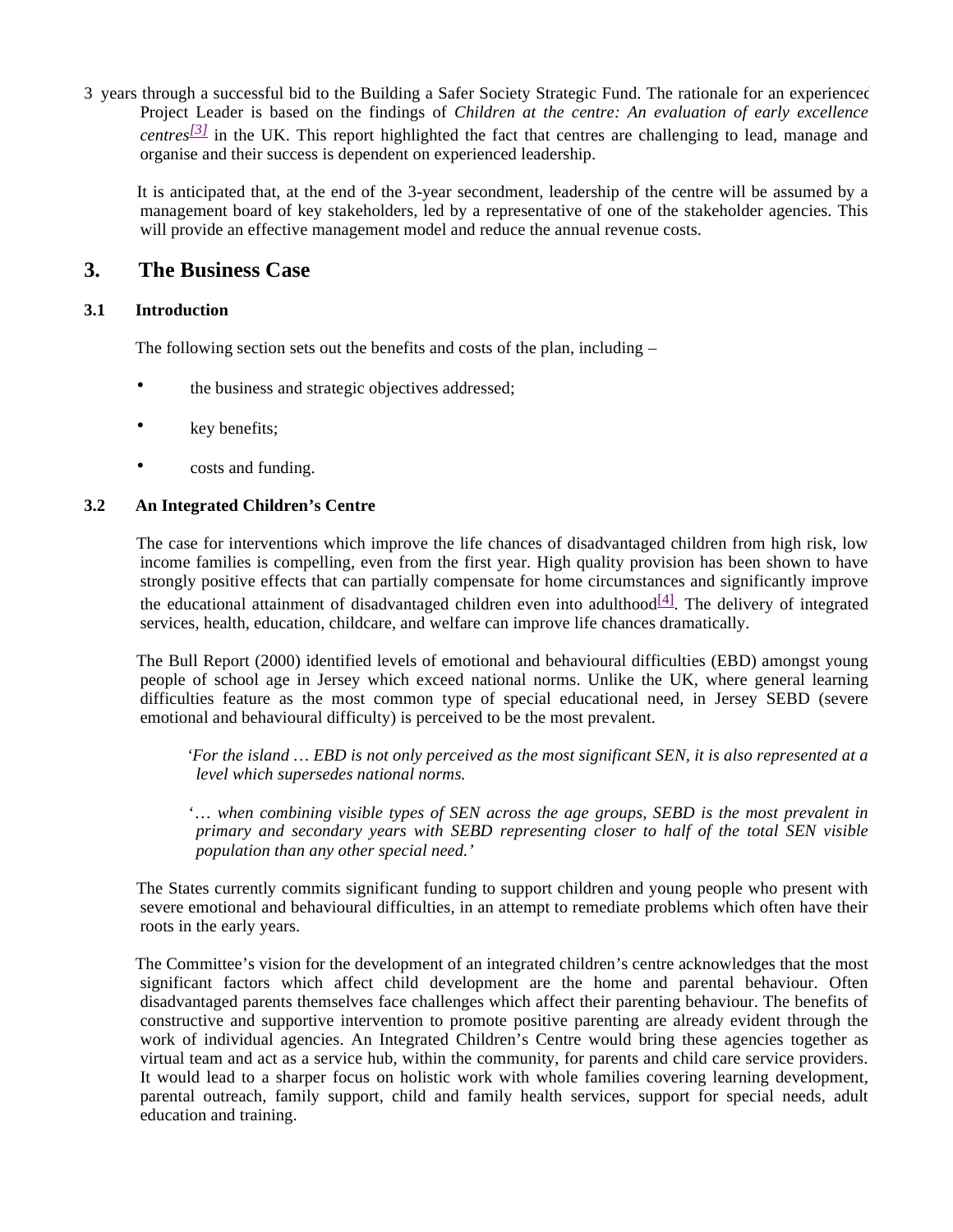## **3.3 Business and Strategic Objectives**

This plan directly supports a number of the objectives in the States Strategic Plan (relevant success indicators identified below), including –

- **3.1.1** 'Ensure that pro-active measures are taken so that all groups have access to services as required'
	- *increased availability of/access to services*
- **3.1.2** 'Encourage the integration of services for more effective delivery'
	- *improved co-ordination, implementation and delivery of social strategies*
	- *reduced number of contacts within States Departments*
- **3.5.2** 'Strengthen community services that enhance the health and well-being of all'
	- *an enhanced and extended range of community support*
	- *improved access to health information and services*
- **3.7.1** 'Ensure an integrated and sustainable approach to the provision of education'
	- *continued increase in the successful outcomes of education programmes*
	- *an increase in the number of 3-5 year olds receiving 'early years' programmes*
- **3.9.3 '**Implement a Public Safety Strategy'
	- *reduction in the number of young offenders*
- **5.3.2** 'Develop policies to reduce disaffection amongst young people'
	- *an improvement in the number and range of facilities for young people*

 Within individual business plans, there are more specific illustrations of how the plan meets both States and Committee objectives. These illustrations can be found in **Appendix B.**

## **3.4 Key benefits**

Locating the identified agencies together will lead to integrated strategic planning and remove some of the recognised barriers to effective interagency collaboration. In particular, it will lead to –

- greater clarity and certainty about roles and responsibilities of other agencies and professionals;
- agreed protocols in respect of issues around confidentiality and sharing of information;
- the development of compatible ICT information systems;
- reduced professional or agency protectionism;
- greater consistency and continuity in professional guidance and casework across different agencies;
- joint training offering a broader professional perspective;
- reduced time between referrals and coordinated action:
- increased capacity to support children and families.

 Symbiotic relationships will also be developed where, for example, a crèche provided by the Jersey Childcare Trust will support training provided by Highlands College for parents and professionals.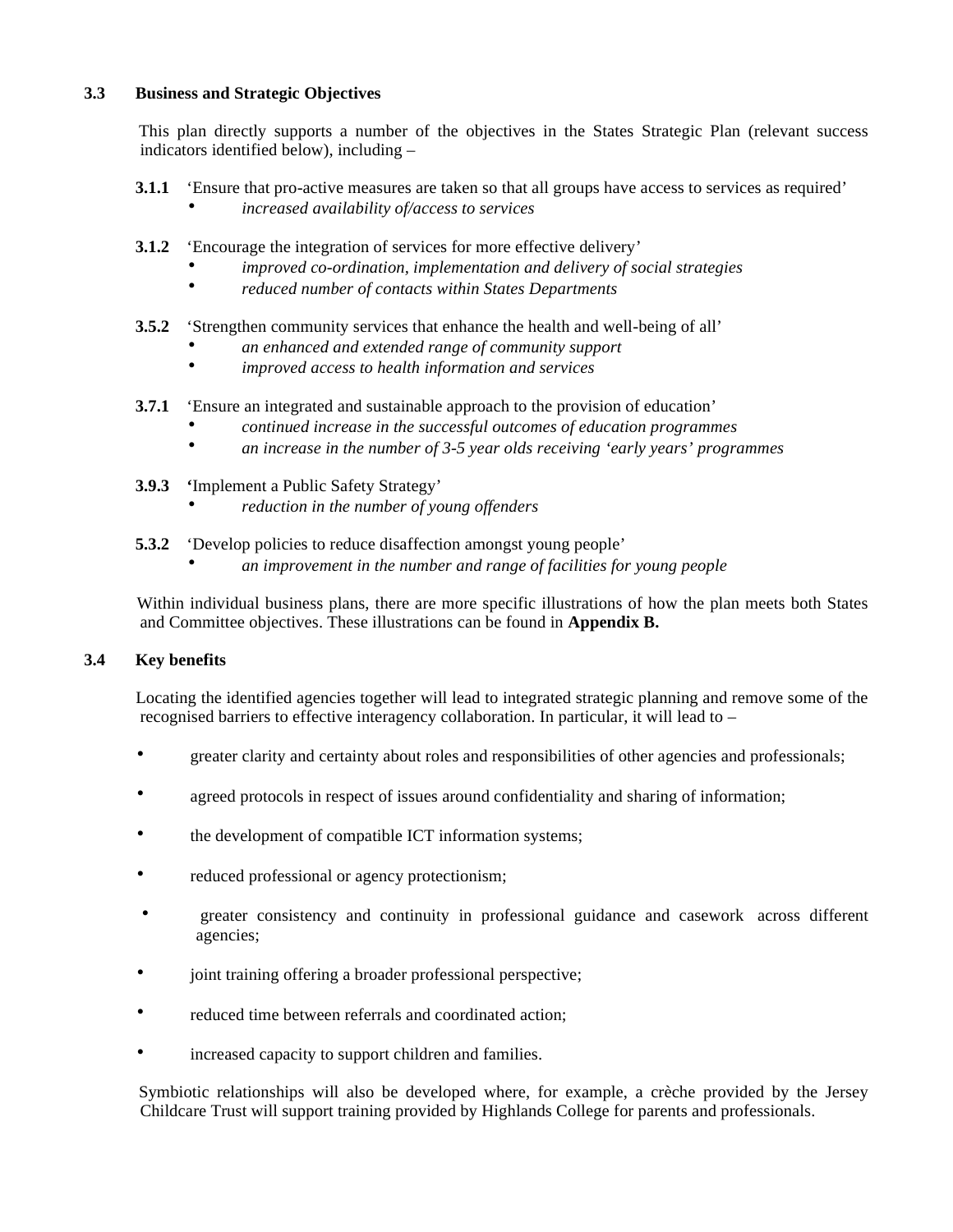The key benefits of the project are as follows –

 1. To increase the number of children ready to access the Foundation Stage in primary schools without additional support.

 *School readiness is a key indicator of future achievement. Children who are better prepared need less support and tend to achieve more at school. The cost of providing additional support for children in the Foundation Stage (in the order of 24 children per year) is approximately£65,000 per annum. Some children require ongoing support in subsequent years.*

To reduce inequality by raising the baseline attainment of the most disadvantaged.

- 2. *Children who are successful at school usually enjoy better health, employment continuity and higher earnings. Children who fail at school can place a strain on resources. There is now a shared awareness across the OECD area that failure is best addressed at an earlier rather than a later stage, since a successful outcome would be more likely and the intervention more costeffective. Baseline assessment is a measure of school readiness in terms of speaking, listening, reading, writing, number and personal and social skills. It takes place within seven weeks of a child starting primary school. Baseline assessment scores will be collated to monitor the effectiveness of early interventions at this stage.*
- 3. To reduce the proportion of young people failing to achieve or remain in education.

 *In 2005, excluding special needs, it is estimated that 6% (c. £2 million) of the Schools and Colleges budget was targeted to support children and young people struggling to achieve in the school system.*

4. To improve the diet, health and lifestyle of vulnerable children.

 *Children who are well-cared for in early life are more likely to develop healthy lifestyles. This has long term benefits for society. Working together, agencies could enable advice and guidance given in one setting to be more effectively translated into practice in the home.*

5. To improve the educational achievement of 'looked after children' in relation to their peers.

 *'Children in public care are more likely to have low educational attainment, in some respects as a result of poor behaviour, non-attendance and having been excluded from school …Children and young people 'looked after' are known to be a sub-group with higher than average rates of severe emotional and behavioural difficulties'. [5]*

 6. To intervene early where children and families are at risk and to provide support to engage vulnerable parents and help them become aware of and cater for the emotional well-being of their children.

 *There is a high correlation between certain familial factors and the development of SEBD. 'Principles into Practice for pupils with Emotional and behavioural Difficulties' [6], described the feelings of parents whose children had SEBD and concluded that a better integrated effort by the different services would lead to better solutions.*

 *For example, the Youth Action Team, working with a 13 year old child referred through the Youth Court, might be aware that there are two younger children at home and the parents are struggling to fulfil their responsibilities. Integrated working would enable support to be targeted to that family at an early stage before the younger siblings find their way into the Court System.*

7. To increase the engagement of 'hard to reach' families, encourage low achieving parents to re-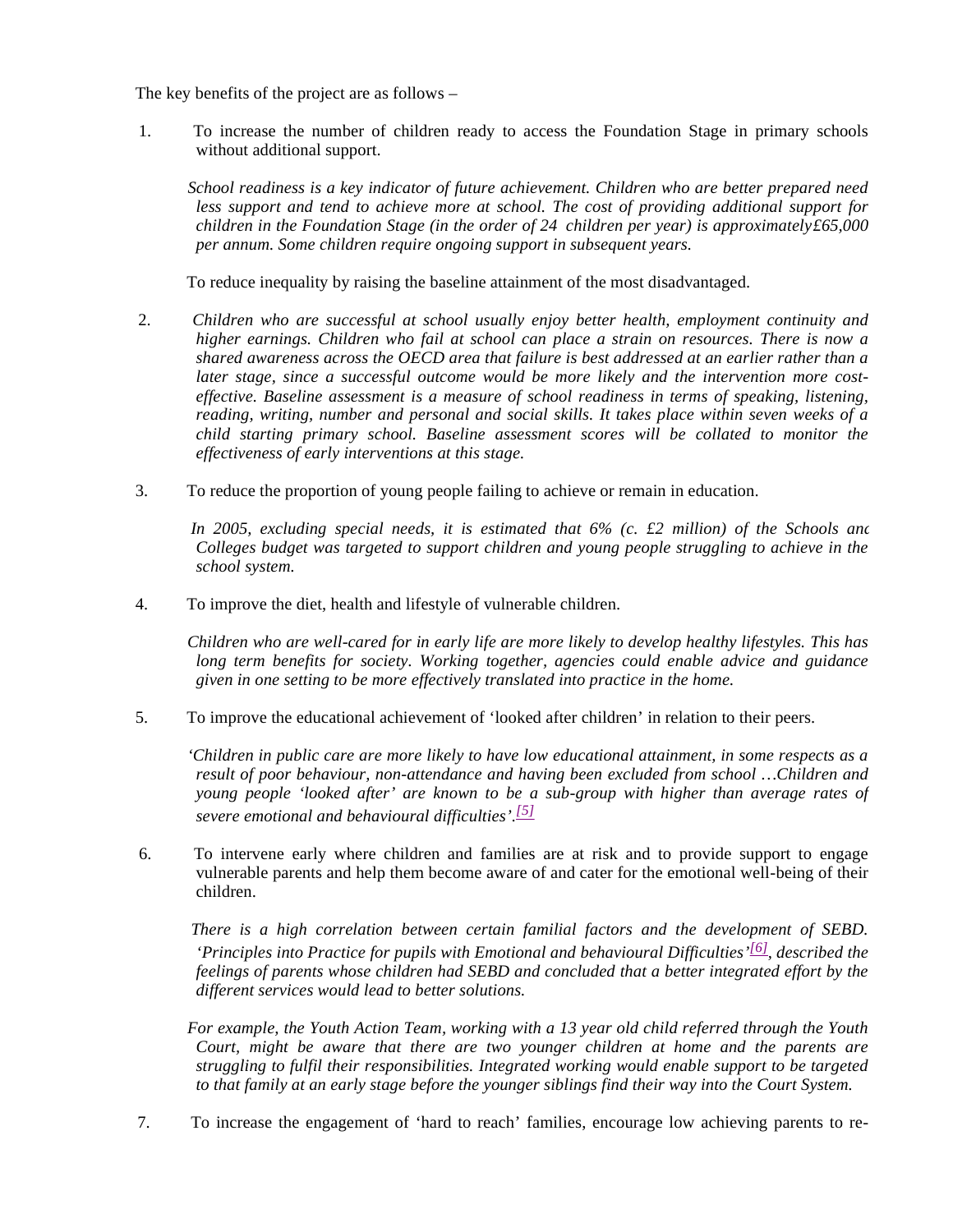engage with education and encourage those who are unemployed to develop their skills and return to work.

 *For example, young parents could have access to support from the Parenting Team whilst studying for a level 2 qualification at the Centre, supported by a Crèche facility provided by the Jersey Childcare Trust. Working proactively with these parents could lead to re-employment and reduce the need for income support.*

- **3.5**Whilst the key benefits associated with this plan relate to service delivery, there is a number of more direct benefits –
	- (a) The Youth Action Team (YAT) is currently accommodated temporarily, with those 10 staff already appointed located in 6 different buildings. There is no identified accommodation for YAT nor are there funds identified for the acquisition and/or conversion of premises for the team. Accommodation requirements are for office space for 14 staff and at least 3 meeting rooms.

 This plan will address the unfulfilled accommodation requirement for YAT without the need for additional acquisition or conversion costs.

 (b) The current premises occupied by JCCT (in Pier Road) are difficult to access and do not facilitate the provision of a one-stop-shop, a key objective in the Trust's business plan (see *Appendix B*).

The rental cost is currently £18,000 per annum. If, as proposed, the Trust contributes £10,000 annually towards the operational costs of the Centre,  $\pounds 8,000$  p.a. will be released for investmen in core activity.

- (c) The Parenting team (2 full and 10 part-time visiting staff) has been in cramped, temporary administration accommodation at the Department for Education, Sport and Culture for a number of years. Much of the work the team undertakes with parents is dispersed across a number of locations. Through this plan, the Parenting team will be able to increase the capacity of its sessions with the same level of resource.
- (d) One of the locations currently used by Parenting is the ground floor of the Causeway premises. Causeway provides accommodation and support for teenage mothers and other hard to reach adults. The Centre will enable the Parenting team to provide more comprehensive support to these young parents.

## **3.6 Costs**

The projected costs of the plan can be separated into 2 elements, the initial set-up costs and the ongoing revenue costs.

*3.6.1 Set-up costs*

As described below, one of the key benefits of the plan is that significant works are not required on the building which has meant that predicted set-up costs are estimated to be £124,500.

This includes provision for –

- the creation of working spaces;
- associated modifications to lighting, electrics, plumbing etc.;
- the upgrade of some facilities to suit adults (e.g. toilets);
- a telephone system;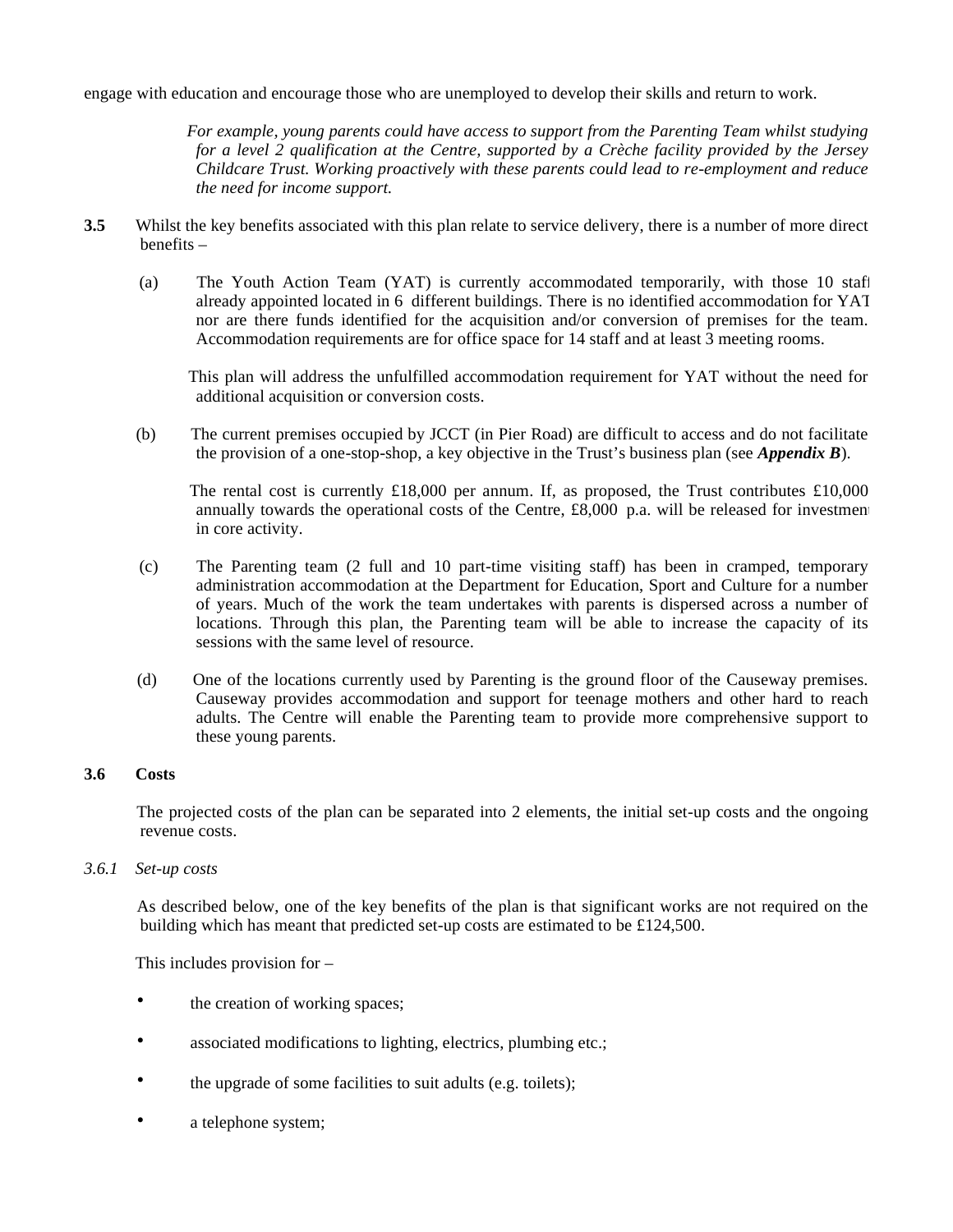- ICT cabling;
- links to the States ICT network;
- decorations and minor works:
- some furniture and fittings (most will be provided by individual agencies).

The set-up costs will be funded by re-prioritising existing budgets.

## *3.6.2 Income and expenditure*

The annual revenue costs for the Centre will also be met from within existing budgets, in particular from –

- (a) a contribution from 'Building a Safer Society' towards the costs of Project Leader;
- (b) the allocation of a proportion of the JCCT's current rental budget;
- (c) the allocation of the Youth Action Team's current accommodation budget;
- (d) a re-prioritisation of the Education, Sport and Culture Committee's budget.

## **4. The St. Mark's Site**

## **4.1 Introduction**

Whilst the case for an Integrated Children's Centre is made in the previous section, the essential resource required is a suitable building. The following section sets out why the St. Mark's School site is regarded as the most suitable location for the Centre and identifies other site issues.

## **4.2 Why is the St. Mark's site suitable?**

 The suitability of the site is determined by both its *location* and its *readiness,* in terms of availability and condition.

## Location

- (a) It is located centrally and in an area where there are families that meet the criteria for support and intervention. This is strongly supported by the community profiles which have been compiled for Grand Vaux and Rouge Bouillon[7]. This data suggests that *'there are substantially more working age adults without formal qualifications in [these areas] than the Jersey wide average.'*
- (b) It will provide a community focus for the area.

## Readiness

- (a) The building is in good condition. It was the subject of a significant  $(E/2)$  million) refurbishment project in 1997 which addressed many of the principal elements (e.g. roof and mechanical and electrical systems). Apart from the kind of rolling and cyclical maintenance programme associated with a building of this size, it is not expected that significant maintenance expenditure will be required on the building for at least 10 years.
- (b) The building is already within States ownership, so no capital funding is required.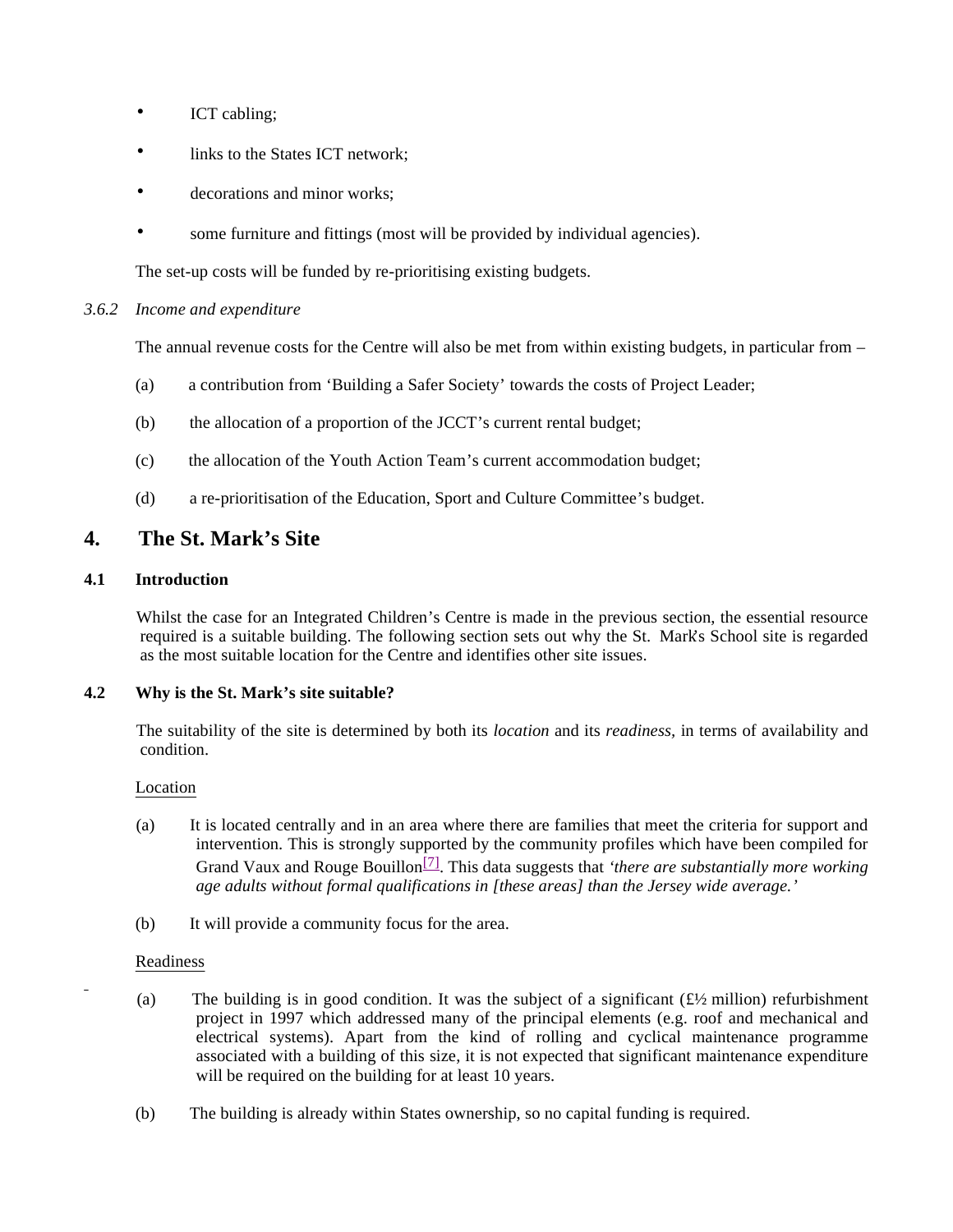- (c) The building is available from September 2005.
- (d) The building is fit for purpose. Facilities already exist for children 0-4 years old, adult education, outdoor and indoor play, office space and ICT. Only minor modifications are necessary to meet the accommodation requirements of stakeholders.

## **4.3 Discussions with Property Services Department**

In November 2004, the Department of Property Services undertook an initial examination of possible new uses for the St. Mark's School building. This identified the Planning Policies which applied to the site and explored at a high level the opportunities and restraints for the re-use of the site.

 On the basis of Planning Policy, and other site issues, this concluded that the preferred option would be to retain the existing building for (unspecified) office or community use.

 Having more recently sought advice from the Planning and Building Services Department, it is considered that the creation of an Integrated Children's Centre represents an appropriate use for the site, having regard to beneficial use of the existing buildings, availability of car parking and potential demand for community, nursery/crèche and youth services in this central location.

 As an alternative use, residential development would appear the most appropriate, if less favoured in planning terms. In this case, the residual land value derived from the creation of social rented housing would not compare favourably with the inherent value from utilising the existing buildings on site, to satisfy a pre-existing States' property requirement.

The Department of Property Services has no other identified use for the building.

## **4.4 Alternatives to the St. Mark's site**

There appears to be no other site currently in States' ownership which is suitable for this purpose.

 Without St. Mark's, significant additional funding would be required to support this project Assuming a space requirement in the order of  $1,000$  square metres (St. Mark School is actually 1,350 square metres), the following illustrative scenarios estimate the costs associated with some of the alternatives –

- (a) The construction of a 1000sqm building would cost in the order of  $\pounds 1 \pounds 1.5$ million;
- (b) Refurbishment of an existing (less suitable) 1,000 square metres building could cost anything between £250,000 and £600,000, depending on the nature of the building;
- (c) Assuming a relatively low annual rent (i.e. £100 per square metre) renting such a building could cost £100,000 p.a. It is also likely such an option would incur significant set-up costs.

 If St. Mark's was not developed as planned, it would still be necessary to provide alternative accommodation for the Youth Action Team.

## **4.5 Change of use**

Information was provided to officers of the Planning Department to establish an informal view as to whether the Planning and Environment Committee would be likely to support a change of use for St. Mark's. The following policies are relevant:

## **POLICY SC1 – PROVISION OF NEW EDUCATION FACILITIES ON EXISTING SITES**

*Proposals for the development of additional educational facilities or for the extension and/or alteration of existing educational premises within the grounds of educational establishments will*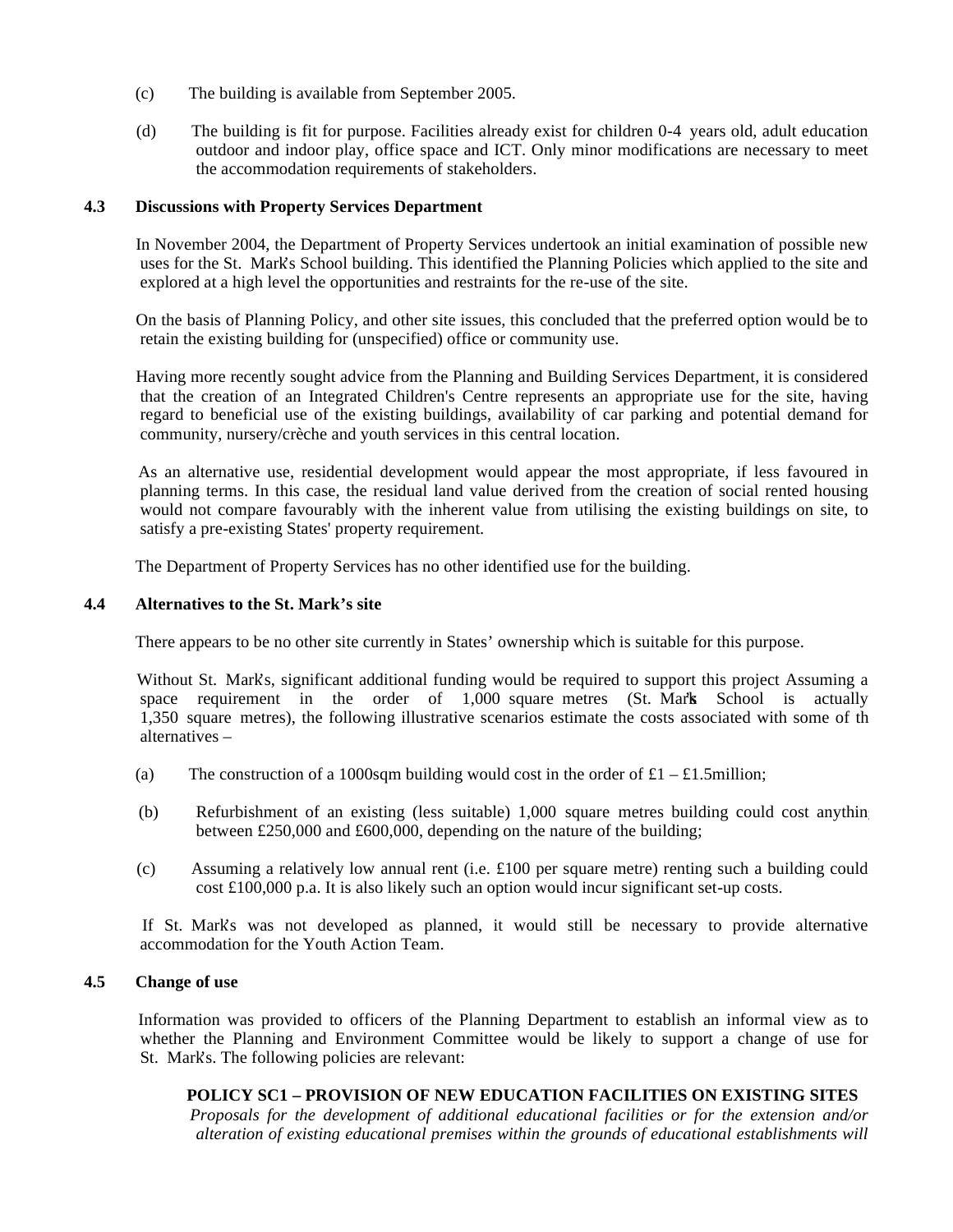*normally be permitted, provided the proposal is in accordance with all other principles and policies of the Plan*.

 *The development of educational sites for alternative uses will only be permitted where it can be demonstrated that they are surplus to educational requirements and the proposals are in accordance with other principles and policies of the Plan*.

## **POLICY SC4 – JOINT PROVISION AND DUAL USE OF FACILITIES**

*The Planning and Environment Committee will encourage proposals that result in wider use by the community of school facilities to meet educational, social and recreational needs.*

## **POLICY SC9 – NEW COMMUNITY FACILITIES**

*Proposals for new or extensions to existing community facilities will normally be permitted where the development –*

- *(i) if new, is within the boundary of the built-up area;*
- *(ii) will not unreasonably affect the character and amenity of the area;*
- *(iii) will not have an unreasonable impact on neighbouring uses and the local environment by reason of noise, visual intrusion or other amenity considerations;*
- *(iv) is accessible by pedestrians, cyclists, public transport users and those with mobility impairments;*
- *(v) will not lead to unacceptable problems of traffic generation, safety or parking; and*
- *(vi) is in accordance with other principles and policies of the Plan.*

 On 10th August 2005, the Planning Sub-Committee agreed in principle to a change of use of the building, subject to receiving a formal application.

## **4.6 Restrictive Covenants**

On 30th March 1999, the results of a boundary search identified that there were no relevant servitudes which could impact or affect the proposed developments on the site at that time.

 On 28th July 2005, the Law Officer's Department confirmed that, having reviewed the previous research, there did not appear to be any restrictions on the potential uses of the site.

## **4.7 Summary of Site Issues**

In conclusion, there is a strong case for developing the St. Mark's site as an Integrated Children's Centre. The building is well located, available and fit for purpose. In addition, there do not appear to be any planning issues or legal restrictions which would prevent its use for this purpose.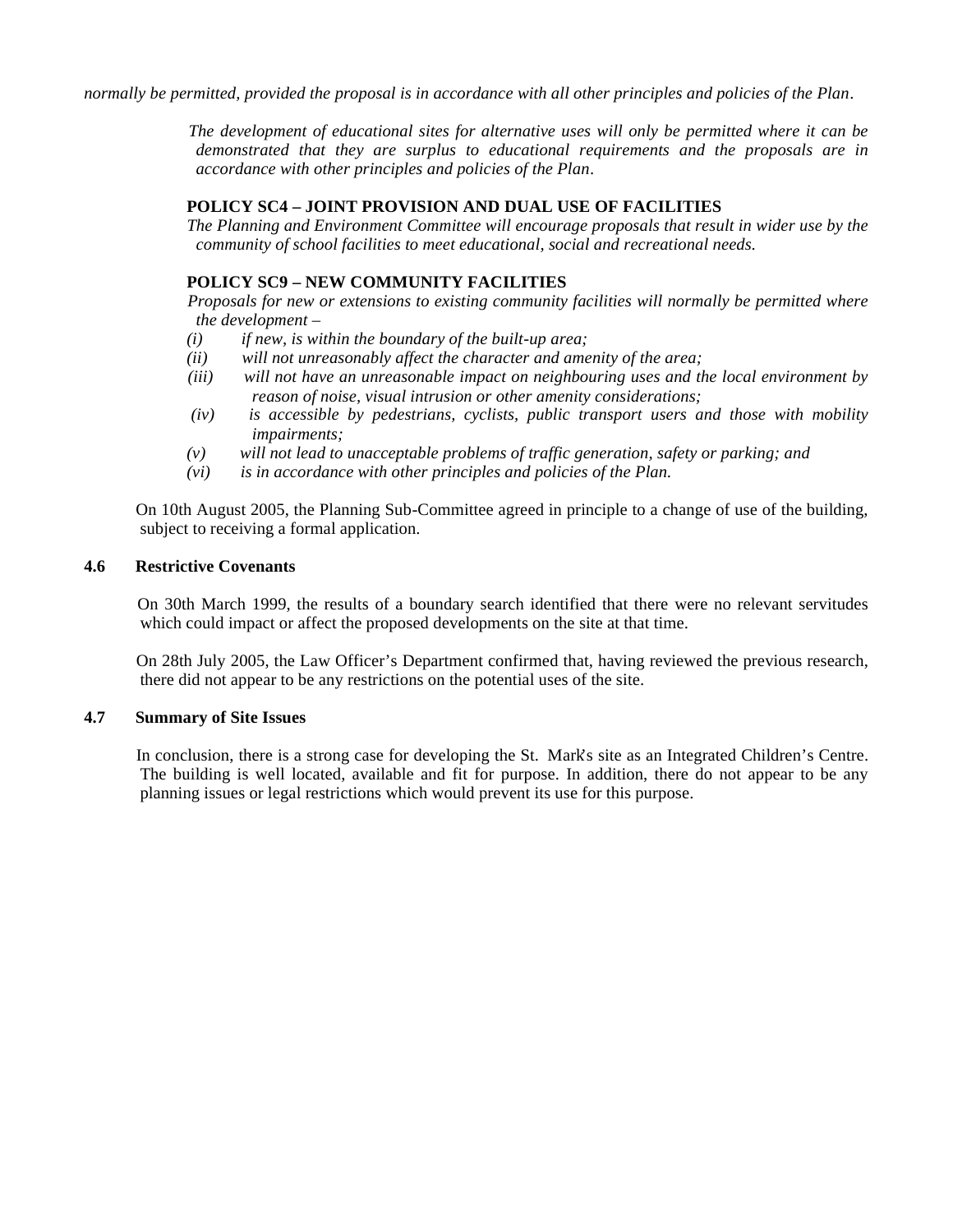#### **Committee Acts**

| <b>HOME AFFAIRS</b> |  |
|---------------------|--|
| 27th July 2005      |  |

St. Mark's School site: future use. CP/06/05 839/21(4)

C.O. E.S.C.(2) HealthSSC(2)

A18. The Committee received a report, dated 26th July 2005, prepared by Messrs M. Lundy, Assistant Director, Schools and Colleges and M. Heald, Assistant Director, Policy and Planning, regarding the future use of the St. Mark's School site. The report was designated Committee Paper CP/06/05.

The Committee noted that the Education, Sport and Culture Committee were seeking the formal support of the Health and Social Services and Home Affairs Committees to establish St. Mark's School as an Integrated Children's Centre.

**The Committee, having considered the detailed report, decided to endorse the proposal of the Education, Sport and Culture Committee** and accordingly directed the Chief Officer, Home Affairs, to take the necessary action.

#### HEALTH AND SOCIAL SERVICES 5th August 2005

Integrated children's centre: former St. Mark's School. 839/21(4) C.E. E.S.C.(2) E.S.C.(2) T.O.S. C.I.Aud. F.E.C.C. A12. The Committee considered a report dated 26th July 2005, which had been prepared for the Education, Sport and Culture Committee by Messrs. M. Lundy, Assistant Director, Schools and Colleges and M. Heald, Assistant Director, Policy and Planning in connexion with a proposal to use the former St. Mark's School site as an integrated children's centre. The Committee recalled that the above named Committee had initially stated that it no longer had a defined use for the above site. However, having reconsidered its position and having regard to a number of factors, the Education Sport and Culture Committee had agreed to progress plans to develop the former school as an integrated children's centre, in accordance with the recommendation of the Children's Executive for the development of a multi-agency youth action team and had

and Home Affairs Committees.

The Committee noted the case for retaining the former school for the above use and, having recognised the benefits of the development of an integrated children's centre, expressed supported for the project. The Committee agreed that the Department should assist with the development of a detailed business case which would be presented to the Finance and Economics Committee.

decided to seek the support of the Health and Social Services

The Greffier of the States was requested to send copies of this Act to the Finance and Economics and Education, Sport and Culture Committees.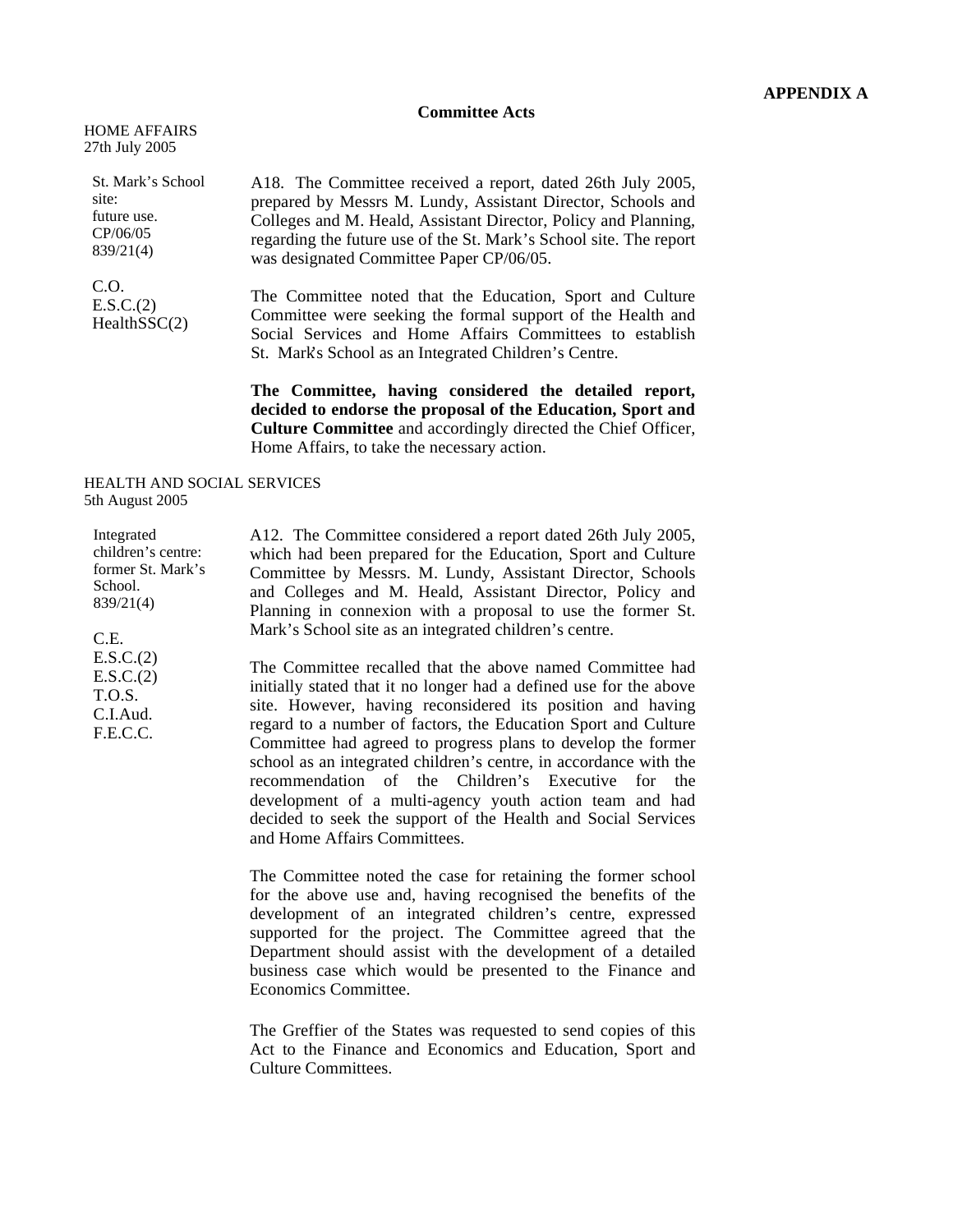## **Supporting States' and Committee Objectives**

#### **Education, Sport and Culture**

Objective 3.7.1 *'Ensure an integrated and sustainable approach to the provision of education'* documents a commitment to increase the number of 3 to 5-year olds accessing 'early years' programmes.

In support of this, one of the key objectives of the Committee is –

 *Contributing to the establishment of an integrated policy and strategy of childcare and early year's education of childcare and early years education based on a well defined partnership agreement between all providers*

which has the performance criteria –

#### *'Establish a coherent and cohesive strategy for early years'*

The Committee's vision for early childhood education and care for children in Jersey, published as a consultation document in July 2005 (R.C.54/2005) included the following statement as part of its vision to be achieved within 3 years –

 *An integrated children's centre would provide free early education and extended childcare for vulnerable children under 5 years old, family support, adult education and outreach services. It would also provide a base for the existing parenting team, the Jersey Childcare Trust and the Youth Action Team and operate as a one-stop-shop providing information on all aspects of early years provision.*

Objective 5.3.2 *'Develop policies to reduce disaffection amongst young people'* is supported through the realisation of the Committee's 3-year strategy for youth work, which was first published in 2004.

## **Home Affairs**

Under Objective 3.9.3 the Committee has the key objective –

 *'Building a Safer Society: Provide those assessed as most vulnerable with opportunities to develop their potential as lifelong learners and active and responsible members of society'.*

## **Jersey Childcare Trust**

## **Targets identified within the Spratt Review, taken from the Five Year Childcare Strategy 2002 – 2006**

- **Target 1** Monitor and seek to improve the accessibility and affordability of childcare facilities in the Island.
- **Target 2** Create a trained and well-supported childcare workforce.
- **Target 3** Provide information and advice to all interested parties and co-ordinate childcare provision across all public and private sectors.
- **Target 4** Identify market needs, stimulate and facilitate new developments and encourage and facilitate partnerships that enhance childcare provision.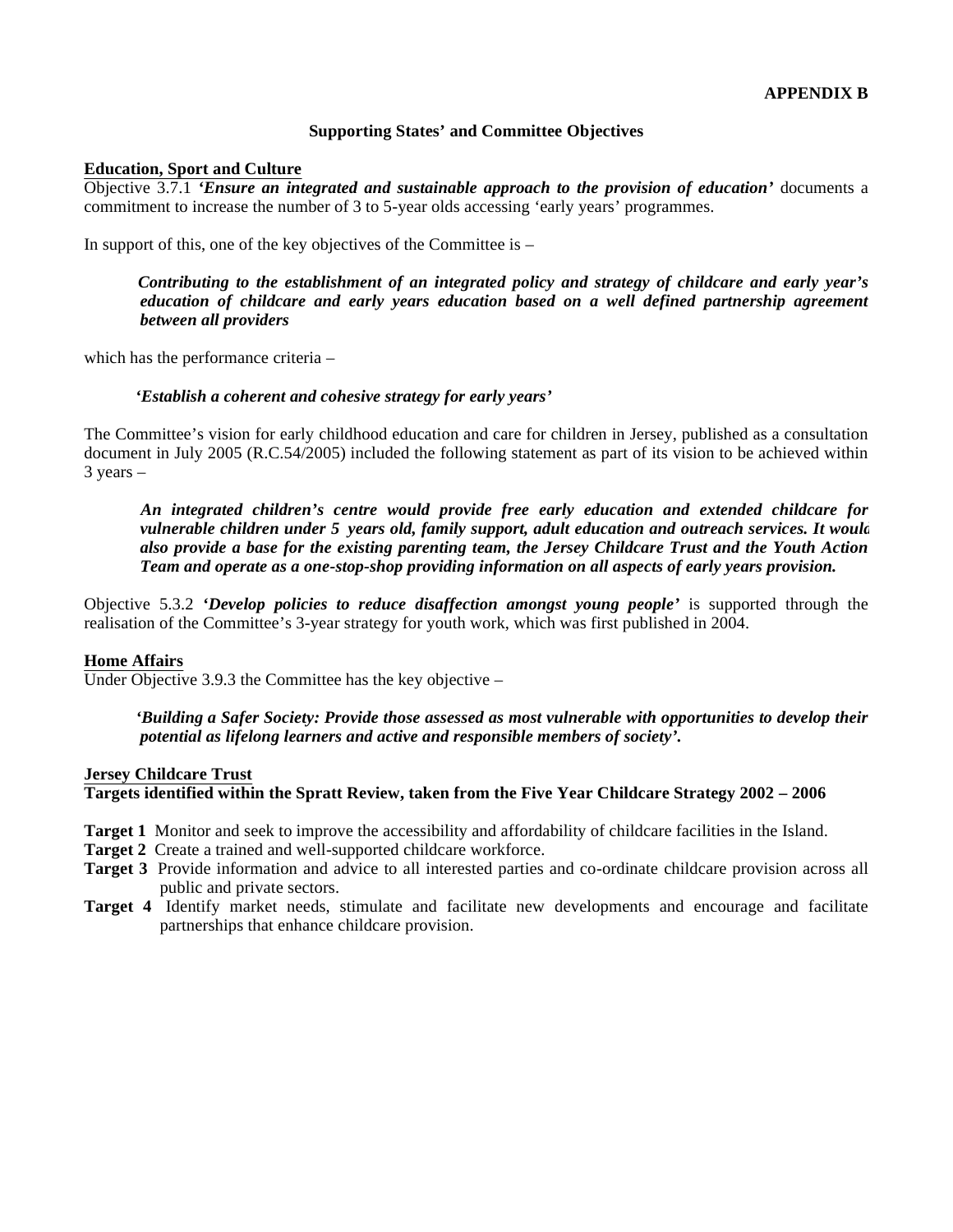| <b>Strategic Target</b><br>(Numbers relate to the 5-Year)                         | <b>Rationale</b>                                                                                                                                                     | <b>How Centre Helps Meet Target</b>                                                                                                                                                                     |
|-----------------------------------------------------------------------------------|----------------------------------------------------------------------------------------------------------------------------------------------------------------------|---------------------------------------------------------------------------------------------------------------------------------------------------------------------------------------------------------|
| <b>Strategy Targets)</b>                                                          |                                                                                                                                                                      |                                                                                                                                                                                                         |
| 1.4 The Foundation Stage<br>Initiative                                            | Foundation Stage Training to be<br>provided for all Foundation Stage<br>Practitioners<br>To support 10 children, identified by<br>a professional, per year to attend | Training facilities.<br>Space for early years books and resources within<br>adult education area.<br>Main referrers to this service will be located<br>within the centre, therefore, more opportunities |
|                                                                                   | private a Foundation Stage facility<br>prior to commencement of school<br>that academic year.                                                                        | to share information and take a holistic approach<br>to supporting the whole family rather than<br>specific child requiring supported place.                                                            |
| To<br>1.6<br>encourage<br>the<br>expansion of school aged care<br>for 100 places. | Administration of the School Aged<br>Discount.                                                                                                                       | If E&SS have an electronic presence at the<br>centre, this will add to our one-stop shop<br>information service for parents on low incomes.                                                             |
| and                                                                               |                                                                                                                                                                      |                                                                                                                                                                                                         |
| 4.5 Administer School Aged<br>Discount Scheme.                                    |                                                                                                                                                                      |                                                                                                                                                                                                         |
| 1.9 Support places for 6                                                          | Provide<br>training<br>and<br>network                                                                                                                                | Training facilities.                                                                                                                                                                                    |
| children with special needs<br>per year in a mainstream<br>childcare provision.   | meetings<br>for<br>co-ordinators<br>in<br>nurseries.                                                                                                                 | On-site professionals linked to the Project.<br>Easier communication.                                                                                                                                   |
|                                                                                   |                                                                                                                                                                      | Special Needs resources to be put in Adult<br><b>Education Area.</b>                                                                                                                                    |
| Provide<br>all<br>childcare<br>2.1                                                |                                                                                                                                                                      | Training facilities.                                                                                                                                                                                    |
| workers with access to a<br>minimum of 10 hours CPD<br>per annum                  |                                                                                                                                                                      | Professionals in centre may offer training<br>courses.                                                                                                                                                  |
|                                                                                   |                                                                                                                                                                      | Other professional may access these courses.                                                                                                                                                            |
|                                                                                   |                                                                                                                                                                      | Crèche on site for Family Day Carers and<br>nannies to use to attend CPD during day.                                                                                                                    |
| 2.4 Provide a staff bank                                                          | Qualified or trained workers to work<br>with children.                                                                                                               | Available crèche workers.                                                                                                                                                                               |
| and                                                                               |                                                                                                                                                                      | Available babysitters for Parenting and other<br>services to access for parents attending evening                                                                                                       |
| 3.3 Unsociable hours care                                                         | Established list of police checked<br>and referenced babysitters aged 16<br>yrs plus.                                                                                | courses.                                                                                                                                                                                                |
| 5.1 Expand 'one-stop shop'<br>for parents and carers                              | Offer comprehensive information on<br>childcare and related issues for<br>parents from one location.                                                                 | E&SS electronic presence.                                                                                                                                                                               |
|                                                                                   |                                                                                                                                                                      | Other services related to enquiries within the<br>centre.                                                                                                                                               |
|                                                                                   |                                                                                                                                                                      | More face to face contact with parents visiting<br>centre for access to other services.                                                                                                                 |
|                                                                                   |                                                                                                                                                                      | Meeting space.                                                                                                                                                                                          |
|                                                                                   |                                                                                                                                                                      | Resources space for parents to pick up written<br><i>info.</i>                                                                                                                                          |